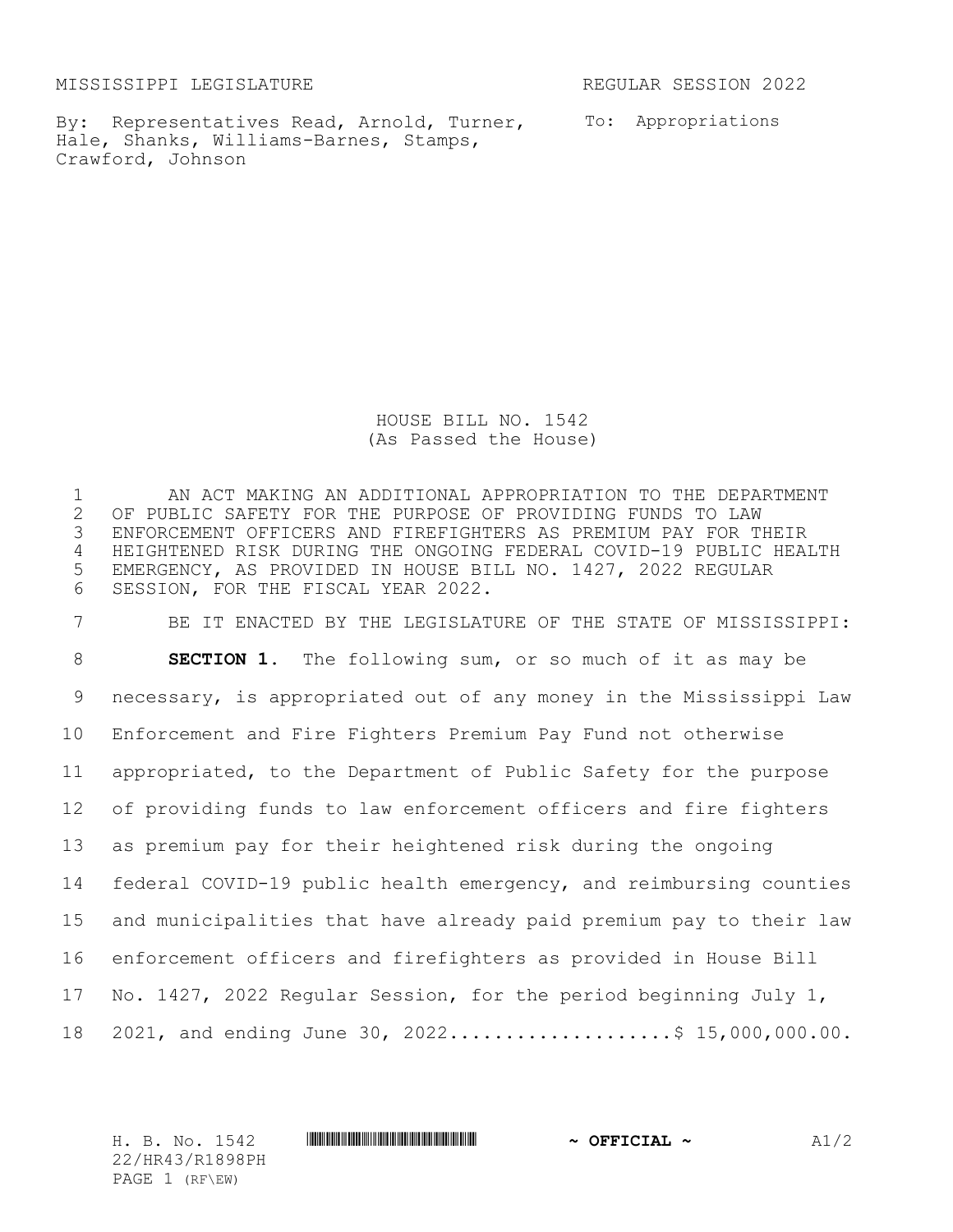**SECTION 2.** (1) As used in this section and Section 3 of this act, the term "department" means the Department of Public Safety.

 (2) The department shall not disburse any funds appropriated under this act to any recipient without first: (a) making an individualized determination that the reimbursement sought is, in the department's independent judgment, for necessary expenditures eligible under Section 602 of the federal Social Security Act as added by Section 9901 of the federal American Rescue Plan Act of 2021 (ARPA) and its implementing guidelines, guidance, rules, regulations and/or other criteria, as may be amended or supplemented from time to time, by the United States Department of the Treasury; and (b) determining that the recipient has not received and will not receive reimbursement for the expense in question from any source of funds, including insurance proceeds, other than those funds provided under Section 602 of the federal Social Security Act as added by Section 9901 of ARPA. In addition, the department shall ensure that all funds appropriated under this act are disbursed in compliance with the Single Audit Act (31 USC Sections 7501-7507) and the related provisions of the Uniform Guidance, 2 CFR Section 200.303 regarding internal controls, Sections 200.330 through 200.332 regarding sub-recipient monitoring and management, and subpart F regarding audit

requirements.

22/HR43/R1898PH PAGE 2 (RF\EW)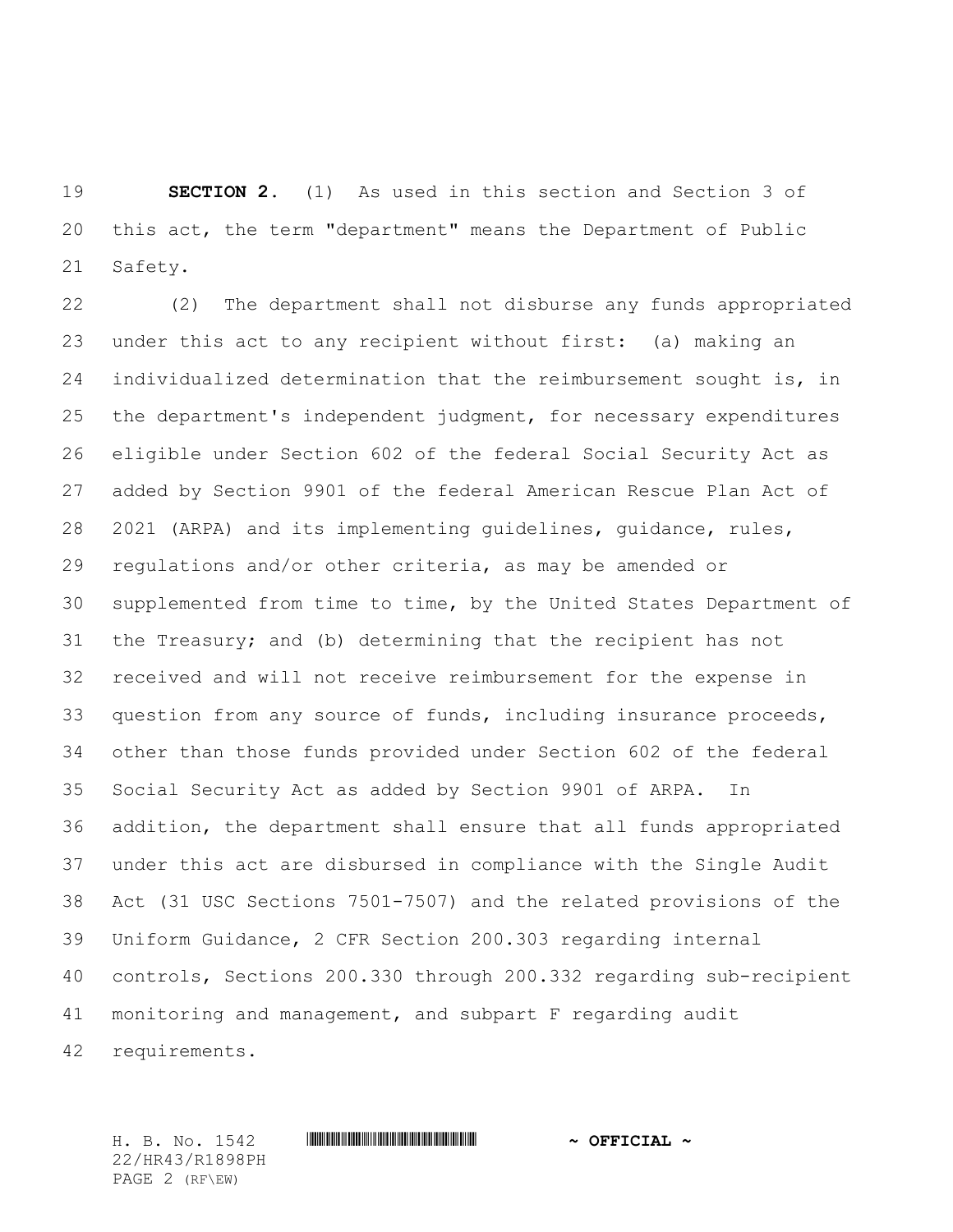**SECTION 3.** (1) As a condition of receiving and expending 44 the funds appropriated to the department under this act, the department shall certify to the Department of Finance and Administration that each expenditure of the funds appropriated to 47 the department under this act complies with the guidelines, guidance, rules, regulations and/or other criteria, as may be amended from time to time, of the United States Department of the Treasury regarding the use of monies from the Coronavirus State Fiscal Recovery Fund established by ARPA.

 (2) If the Office of Inspector General of the United States Department of the Treasury, or the Office of Inspector General of any other federal agency having oversight over the use of monies from the Coronavirus State Fiscal Recovery Fund established by ARPA (a) determines that the department or recipient has expended or otherwise used any of the funds appropriated to the department under this act for any purpose that is not in compliance with the guidelines, guidance, rules, regulations and/or other criteria, as may be amended from time to time, of the United States Department of the Treasury regarding the use of monies from the Coronavirus State Fiscal Recovery Fund established by ARPA, and (b) the State of Mississippi is required to repay the federal government for any of those funds that the Office of the Inspector General determined were expended or otherwise used improperly by the department or recipient, then the department or recipient that expended or otherwise used those funds improperly shall be required to pay the

H. B. No. 1542 **HRANG READ FOR A OFFICIAL ~** 22/HR43/R1898PH PAGE 3 (RF\EW)